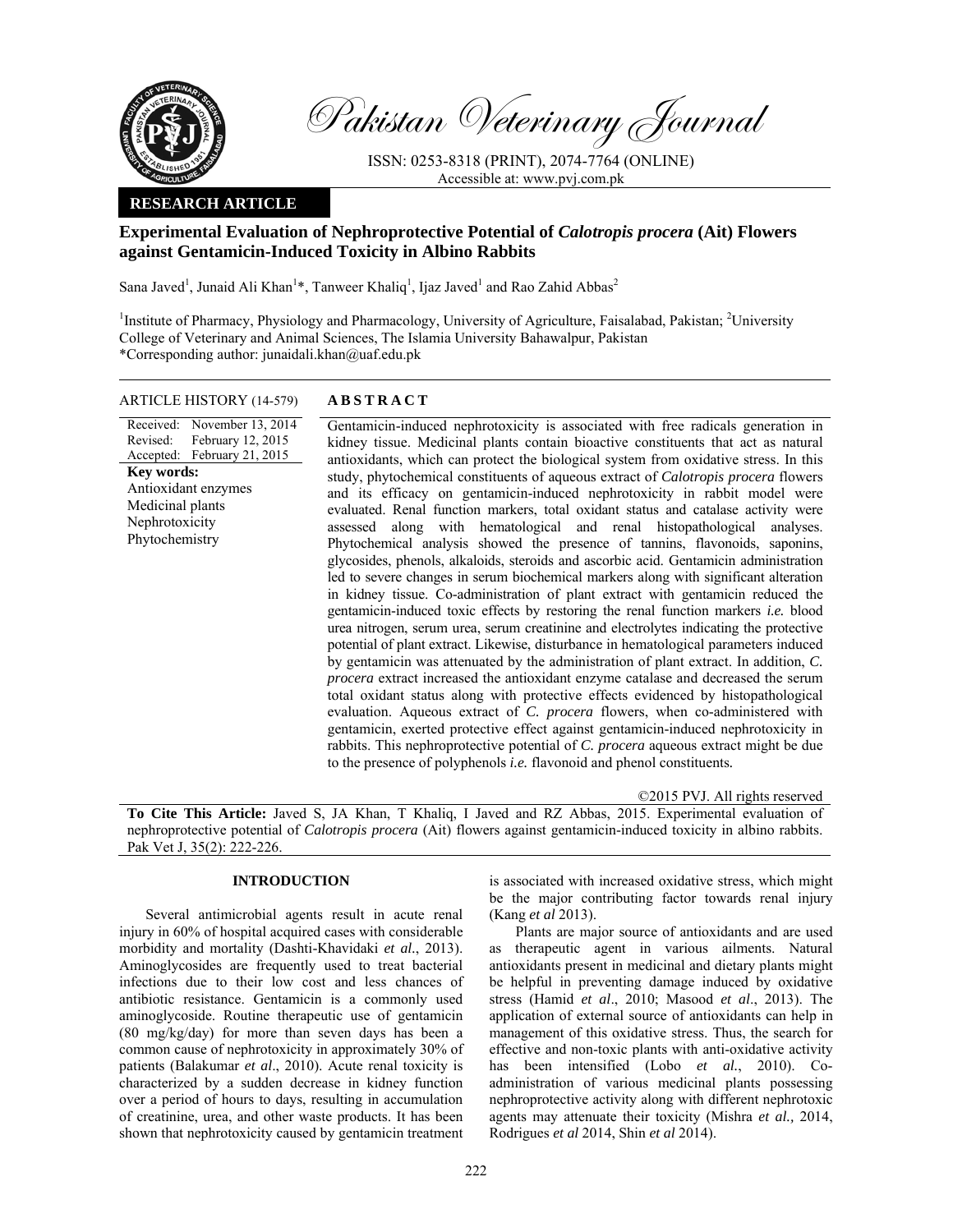*Calotropis procera* (*C. procera*) is an important medicinal plant, commonly known as Arka or Madaar. It belongs to the Asclepiadaceae family, grows in tropical region and is abundant in Bangladesh, India, Burma and Pakistan. *C. procera* flowers contain bioactive compounds *i.e.* glycosides, flavonoids, tannins and triterpenes that may contribute its antioxidant and free radical scavenging activity. Flowers of *C. procera* have a number of pharmacological activities *i.e.* analgesic, antipyretic, hepatoprotective, anti-inflammatory, anthelmintic and antimicrobial (Ramachandra *et al*., 2007). Renal disorders resulting from oxidative stress might be prevented by using natural antioxidants. In view of the pathogenesis of renal injury and the potent anti-inflammatory, antioxidant and free radical scavenging activity of the *C. procera*  flowers, the present study was carried out to evaluate the protective effect of aqueous extract of *C. procera* flowers against gentamicin-induced nephrotoxicity.

#### **MATERIALS AND METHODS**

**Chemicals, plant material and extraction:** Gentamicin sulphate (Gentamicin sulphate<sup>®</sup> injectable solution 40mg/ml) and Silymarin (Silliver® film coated tablet 200 mg) were purchased from Wuhan Grand Pharmaceutical Group Co. Ltd. China and Abbott Laboratories Ltd. Karachi Pakistan, respectively. Flowers of *C. procera*  were obtained and authenticated from the Botany Department, University of Agriculture Faisalabad. After washing with distilled water, flowers were dried in shade and finely powdered. One kilogram of *C. procera* flowers was extracted in distilled water for 24 h and concentrated to a thick semi-solid mass using a rotary evaporator. The crude extract of *C. procera* yield was approximately 10% w/w. The extract was water-soluble. It was stored at 4°C till further analysis.

**Animals and study design:** Thirty-six healthy male albino rabbits were equally divided into six groups. Control group (CN) rabbits received routine diet, Gentamicin group (GM) was daily injected (i.p.) @ 80 mg/kg BW; gentamicin+Silymarin group (GM+S) was administered daily with gentamicin+aqueous solution of silymarin (200mg/kg BW); gentamicin+extract (low dose) group (GM+CPA1) was administered daily with gentamicin + aqueous extract of *C. procera* (150 mg/kg BW); Gentamicin + extract (high dose) group  $(GM+CPA2)$  was administered daily with gentamicin + aqueous extract of *C. procera* (300mg/kg BW). *C. procera* extract only group (CPA2) was administered daily with aqueous extract of *C. procera* (300mg/kg BW).

**Blood and tissue samples collection:** At  $15<sup>th</sup>$  day, animals were sacrificed. The blood samples were collected for biochemical and hematological studies. Serum was separated after centrifugation at 1507g for 15 minutes. Pieces of kidney were fixed in 10% neutral formalin for histological examination.

**Phytochemical analysis and hematological profile:**  Plant extract was analyzed for the presence of phytochemical constituents *i.e.* saponins, tannins, phenols, glycosides, terpenoids, alkaloids, flavonoids, steroids and

ascorbic acid as described previously (Parekh and Chanda, 2007; Khan *et al*., 2011). Hematological analysis was performed by using M-Series Hematology Analyzers manufactured by Clinical Diagnostic Solutions, Inc. USA. Serum samples were analyzed for blood urea nitrogen, serum urea and creatinine by using colorimetric assay kits (Merck Private Ltd, Pakistan). The samples were analyzed for serum  $Na<sup>+</sup>$ , Cl and K<sup>+</sup> levels using Prolyte Electrolyte Analyzer (K102959), Diamond Diagnostics, USA. Serum total oxidant status (TOS) and catalase activity were determined using the previously described methods (Goth, 1991; Erel, 2005).

**Statistical analysis:** The data were analyzed by one-way analysis of variance and presented as mean±SE. In case of significant differences, the groups were analyzed by Duncan multiple range test. The statistical significance level was accepted at P<0.05.

#### **RESULTS**

**Hematological changes:** Gentamicin administration is associated with vasoconstriction and inhibition of erythropoietin production in renal cortex leading to hemodynamic disturbances. In the present study, the administration of gentamicin reduced red blood cell count, hematocrit, platelets count and hemoglobin concentration. While total leukocyte count was increased in gentamicintreated animals, blood indices mean corpuscular volume (MCV), mean corpuscular hemoglobin (MCH) and mean corpuscular hemoglobin concentration (MCHC) did not vary significantly (Table 1). These hematological parameters were restored when animals were given the plant extract along with gentamicin.

**Serum biochemistry:** Increased levels of urea and creatinine in the serum are the indicators of nephrotoxicity (Afzal *et al*., 2004). As predicted, in the present study, the serum levels of urea, creatinine and blood urea nitrogen (BUN) in gentamicin-treated group were significantly high (P≤0.05), indicating nephrotoxic effects of gentamicin. This increased serum urea, creatinine and BUN levels by gentamicin were antagonized by *C. procera* flowers extract in a dose-dependent manner (Table 2). Gentamicin administration resulted in significant decrease in serum electrolytes *i.e.* sodium, potassium and chloride levels (Table 2). Coadministration of *C. procera* restored the serum electrolytes levels towards normal values. In order to study, whether the protective effect of *C. procera* was due to its antioxidant property, it was found that gentamicin administration significantly increased total oxidant status (TOS) that was counteracted by simultaneous administration of silymarin, as expected. Interestingly, the plant extract along with gentamicin also reduced the oxidative stress. Moreover, a significant decrease in catalase enzyme was observed in gentamicin-treated group that was restored by co-administration of silymarin or plant extract (Table 2).

**Renal histopathology:** Results of the qualitative analysis of histopathological changes are presented in Table 3. In sharp contrast to the control group, histopathological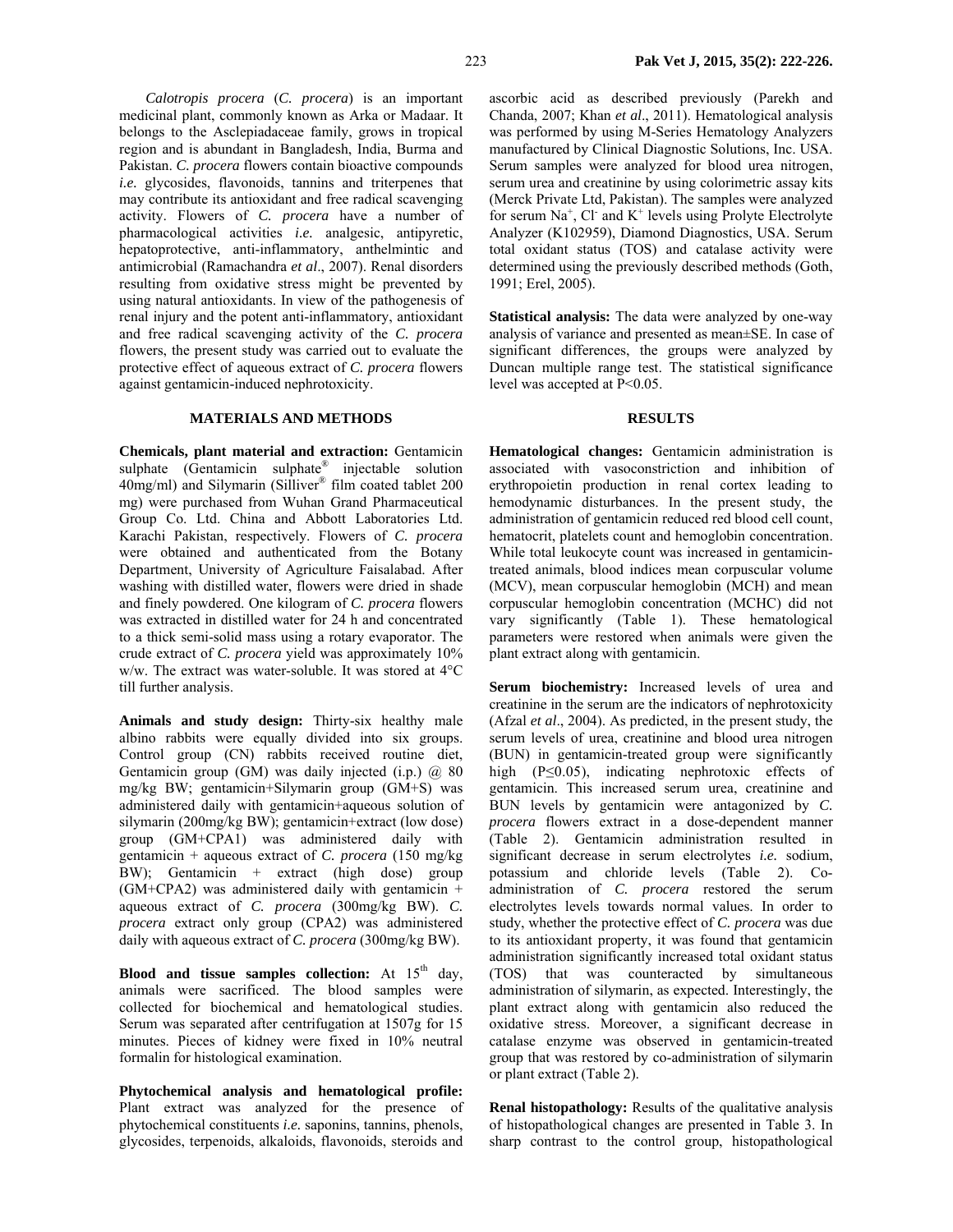**Table 1:** Hematology parameters of albino rabbits with induced gentamicin toxicity and amelioration with *Calotropis procera* (Ait) flowers

| <b>Parameters</b>               | Control<br>(CN)             | Gentamicin<br>(GM)         | Gentamicin +<br>Silymarin<br>(GM+S) | Gentamicin + C.<br>procera I<br>(GM+CPAI) | Gentamicin + C.<br>procera 2<br>(GM+CPA2) | C. procera 2<br>(CPA2)     |
|---------------------------------|-----------------------------|----------------------------|-------------------------------------|-------------------------------------------|-------------------------------------------|----------------------------|
| RBC count $(x 106/\mu L)$       | $4.6 \pm 0.1^{AB}$          | $4.0 \pm 0.2$ <sup>C</sup> | $4.5 \pm 0.1^8$                     | $4.4 \pm 0.1^B$                           | $4.5 \pm 0.1^{AB}$                        | $4.8 \pm 0.1^{\circ}$      |
| TLC $(\times 10^3/\mu L)$       | $7.4\pm0.2$ <sup>C</sup>    | 9.1 $\pm$ 0.2 <sup>A</sup> | $7.1 \pm 0.2$ <sup>C</sup>          | $8.2 \pm 0.3^B$                           | $6.9 \pm 0.2$ <sup>C</sup>                | $7.3 \pm 0.2$ <sup>C</sup> |
| PLT count $(\times 10^3/\mu L)$ | $280.6 \pm 12.1^{\circ}$    | $126.0 \pm 17.3^D$         | $275.8 \pm 11.3$ <sup>A</sup>       | $197.0 \pm 13.9^{\circ}$                  | $223.4 \pm 17.2^B$                        | $240.5 \pm 15.8^8$         |
| Hemoglobin (g/dL)               | $10.2 \pm 0.2^{AB}$         | $9.2 \pm 0.3$ <sup>C</sup> | 9.7+0.2 <sup>BC</sup>               | 9.7 $\pm$ 0.3 <sup>BC</sup>               | $9.9 \pm 0.3^8$                           | $10.8 \pm 0.2^{\text{A}}$  |
| HCT(%)                          | $35.2 \pm 0.6$ <sup>A</sup> | $30.7 \pm 1.1^{\circ}$     | $33.4 \pm 0.5^{AB}$                 | $32.7 \pm 1.0^{BC}$                       | $33.5 \pm 0.9^{AB}$                       | $35.5 \pm 0.7^{\text{A}}$  |
| MCV (fL)                        | 76.3±0.9                    | 77.6±2.6                   | 73.7±0.9                            | $75.1 \pm 1.2$                            | $76.2 \pm 1.5$                            | 74.6±1.0                   |
| MCH(pg)                         | $22.2 \pm 0.2$              | $23.1 \pm 0.8$             | $21.7 \pm 0.2$                      | $22.1 \pm 0.0$                            | $22.2 \pm 0.1$                            | $22.7 \pm 0.3$             |
| $MCHC$ ( $g/dL$ )               | $29.1 \pm 0.2$              | $29.8 \pm 0.4$             | $29.5 \pm 0.3$                      | $29.6 \pm 0.5$                            | $29.3 \pm 0.6$                            | $30.4 \pm 0.3$             |

Values (mean+SE) with different superscripts in a row differ significantly (P≤0.05). Control (CN): vehicle; Gentamicin (GM): 80mg/kg/day; Gentamicin + silymarin (GM+S): 80mg/kg/day + 200mg/kg/day; Gentamicin + *C. procera* 1 (GM+CPA1): 80mg/kg/day + 150mg/kg/day; Gentamicin + *C. procera* 2 *(*GM+CPA2): 80mg/kg/day + 300mg/kg/day; *C. procera* (CPA2): 300mg/kg/day.

| Table 2: Renal function markers of albino rabbits with induced gentamicin toxicity and amelioration with Calotropis procera (Ait) flowers |  |  |
|-------------------------------------------------------------------------------------------------------------------------------------------|--|--|
|-------------------------------------------------------------------------------------------------------------------------------------------|--|--|

| <b>Parameters</b>                                                                                              | Control (CN)                 | Gentamicin<br>(GM)           | Gentamicin +<br>Silymarin (GM<br>+S) | Gentamicin +<br>C. procera 1<br>(GM+CPAI) | Gentamicin $+ C$<br>procera 2<br>(GM+CPA2) | C. procera 2<br>(CPA2)       |  |
|----------------------------------------------------------------------------------------------------------------|------------------------------|------------------------------|--------------------------------------|-------------------------------------------|--------------------------------------------|------------------------------|--|
| Urea (mg/dL)                                                                                                   | $33.3 \pm 1.9$               | $58.0 \pm 3.3^{\circ}$       | $35.9 \pm 2.62$ <sup>C</sup>         | $41.3 \pm 1.18^{B}$                       | $38.3 \pm 2.67^{\text{BC}}$                | $27.1 \pm 1.24^D$            |  |
| Creatinine (mg/dL)                                                                                             | $0.72 \pm 0.02^{\rm BC}$     | $0.93 \pm 0.05^{\text{A}}$   | $0.80 \pm 0.03^8$                    | $0.8 \pm 0.03^{\text{B}}$                 | $0.75 \pm 0.02$ <sup>BC</sup>              | $0.70 \pm 0.02$ <sup>C</sup> |  |
| BUN (mg/dL)                                                                                                    | $15.6 \pm 0.6^{\text{CD}}$   | $27.1 \pm 1.5^{\text{A}}$    | $16.8 \pm 1.2^{\circ}$               | $19.3 \pm 0.7^{\rm B}$                    | $17.9 \pm 1.2^{BC}$                        | $12.7 \pm 0.5^{\circ}$       |  |
| Sodium (mEg/L)                                                                                                 | $136.8 \pm 0.6^{AB}$         | $131.9 \pm 0.4$ <sup>C</sup> | $138.3 \pm 0.5^{\circ}$              | $137.8 \pm 0.4^{AB}$                      | $136.3 \pm 0.4^B$                          | $136.5 \pm 0.9^B$            |  |
| Potassium (mEq/L)                                                                                              | $5.6 \pm 0.1^{\circ}$        | 4.8 $\pm$ 0.1 <sup>D</sup>   | $5.0 \pm 0.1$ <sup>C</sup>           | $5.3 \pm 0.1^8$                           | $5.5 \pm 0.1^{AB}$                         | $5.5 \pm 0.1^{AB}$           |  |
| Chloride (mEq/L)                                                                                               | $107.0 \pm 0.5$ <sup>A</sup> | $104.3 \pm 0.5$ <sup>C</sup> | $107.1 \pm 0.5^{\text{A}}$           | $105.5 \pm 0.3^8$                         | $106.2 \pm 0.4^{AB}$                       | $106.3 \pm 0.5^{AB}$         |  |
| TOS (µMol/L)                                                                                                   | $2.2 + 0.1^{\circ}$          | 4.1+0.2 <sup>A</sup>         | $1.9 + 0.1^D$                        | $3.1 \pm 0.1^8$                           | $2.0 \pm 0.1$ <sup>CD</sup>                | $1.8 \pm 0.1$ <sup>D</sup>   |  |
| Catalase (KU/L)                                                                                                | $39.8 \pm 0.3^8$             | $35.5 \pm 0.9$ <sup>C</sup>  | $42.0 \pm 0.8$ <sup>A</sup>          | $39.6 \pm 0.6^8$                          | $40.9 \pm 0.4^{AB}$                        | 41.1 $\pm$ 0.5 <sup>AB</sup> |  |
| ۱۸۵۱ (صدر در داخل ده داشته به مالکتاب در داخل داخل داخل در داخل داخل داخل داخل داخل داخل ده در داخل است.) به د |                              |                              |                                      |                                           |                                            |                              |  |

Values (mean<sup>+</sup>SE) with different superscripts in a row differ significantly (P≤0.05).

|  |  |  |  |  | Table 3: Histopathological features of albino rabbits with induced gentamicin toxicity and amelioration with Calotropis procera (Ait) flowers |  |  |  |
|--|--|--|--|--|-----------------------------------------------------------------------------------------------------------------------------------------------|--|--|--|
|--|--|--|--|--|-----------------------------------------------------------------------------------------------------------------------------------------------|--|--|--|

| <b>Parameters</b>                                          | Control<br>(CN)                              | Gentamicin<br>(GM)       | Gentamicin + Silymarin<br>$(GM + S)$ | Gentamicin + C.<br>brocera  <br>(GM+CPAI) | Gentamicin $+ C$ .<br>brocera 2<br>(GM+CPA2) | C. procera 2<br>(CPA2) |
|------------------------------------------------------------|----------------------------------------------|--------------------------|--------------------------------------|-------------------------------------------|----------------------------------------------|------------------------|
| Glomerular congestion                                      |                                              | +++                      |                                      |                                           |                                              |                        |
| Blood vessel congestion                                    |                                              | $^{+++}$                 |                                      |                                           |                                              |                        |
| Inflammatory cells                                         |                                              | $^{+++}$                 |                                      |                                           |                                              |                        |
| <b>Necrosis</b><br>$\sim$<br>.<br>$\overline{\phantom{a}}$ | $\sim$ $\sim$ $\sim$ $\sim$<br>$\sim$ $\sim$ | $^{++}$<br>$\sim$ $\sim$ | $\overline{\phantom{a}}$             |                                           |                                              |                        |

 $\overline{(-)}$  normal;  $(+)$  little effect;  $(++)$  appreciable effect;  $(+++)$  severe effect

inspections of GM group showed severe necrosis in tubular epithelial cells, fragmented glomerulus and sever infiltration at peritubular spaces, indicating renal damage (Fig. 1A and 1B). Rabbits belonging to the group GM+S showed normal epithelial cell lining of the tubules with intact nucleus showing nephroprotective effect of silymarin (Fig. 1C). Histomorphology of kidneys in the GM+CPA1 group displayed mild to moderate epithelial degeneration of renal tubules with minute peritubular infiltration, congestion and mild coagulative necrosis (Fig.1D). The GM+CPA2 treated group showed intact epithelial cells of kidney with regeneration of cells, showing protective and regenerative property of plant extract in gentamicin-induced tissue damage (Fig. 1E). Photomicrographs of kidney tissues of CPA2 group showed intact epithelium with normal cell lining (Fig. 1F). The results were comparable with the control group, indicating that *C. procera* extract alone did not affect the morphology of kidney. No glomerular lesion was observed by light microscopy in controls or animals receiving aqueous extract of *C. procera* flowers alone (Fig. 1). However, in rabbits injected with gentamicin alone showed severe and diffuse tubulopathy, the glomeruli seemed either normal or seemed hypertrophied with a urinary chamber that was apparently too large and that had a collapsed glomerular tuft.

**Phytochemical evaluation of** *C. procera* **flowers:** These hematological, serological and histopathological changes, which have not previously been described in gentamicin-

induced nephrotoxicity, prompted the analysis of aqueous extract of *C. procera* flowers for the presence of different phytochemicals. Phytochemical analysis of aqueous extract of *C. procera* flowers showed the presence of glycosides, terpenoids, phenols, flavonoids, tannins, saponins, alkaloids, steroids and ascorbic acid. Together, these results showed that nephroprotective effects of *C. procera* flowers aqueous extract might be mediated by its phytoconstituents having antioxidant potential.

### **DISCUSSION**

The mechanism by which gentamicin induces nephrotoxicity is unknown; however, gentamicin has been shown, by both *in vitro* and *in vivo* studies, to enhance the generation of reactive oxygen species (ROS). Abnormal production of ROS may result in cellular injury and necrosis through peroxidation of membrane lipids, protein denaturation and DNA damage (Parlakpinar *et al.*, 2005). Oxidative stress by overproduction of reactive oxygen species is one of the main mechanisms involved in acute and chronic renal pathologies (Suganya *et al*., 2011). Natural antioxidants have a variety of biochemical actions *i.e.,* inhibition of reactive oxygen species production, scavenging of free radicals and modification of intracellular redox activity (Abdollahi *et al*., 2005). In this study, gentamicin has significantly increased oxidative stress that was clear from increased total oxidant status in gentamicin-treated group. The administration of silymarin or plant extract along with gentamicin significantly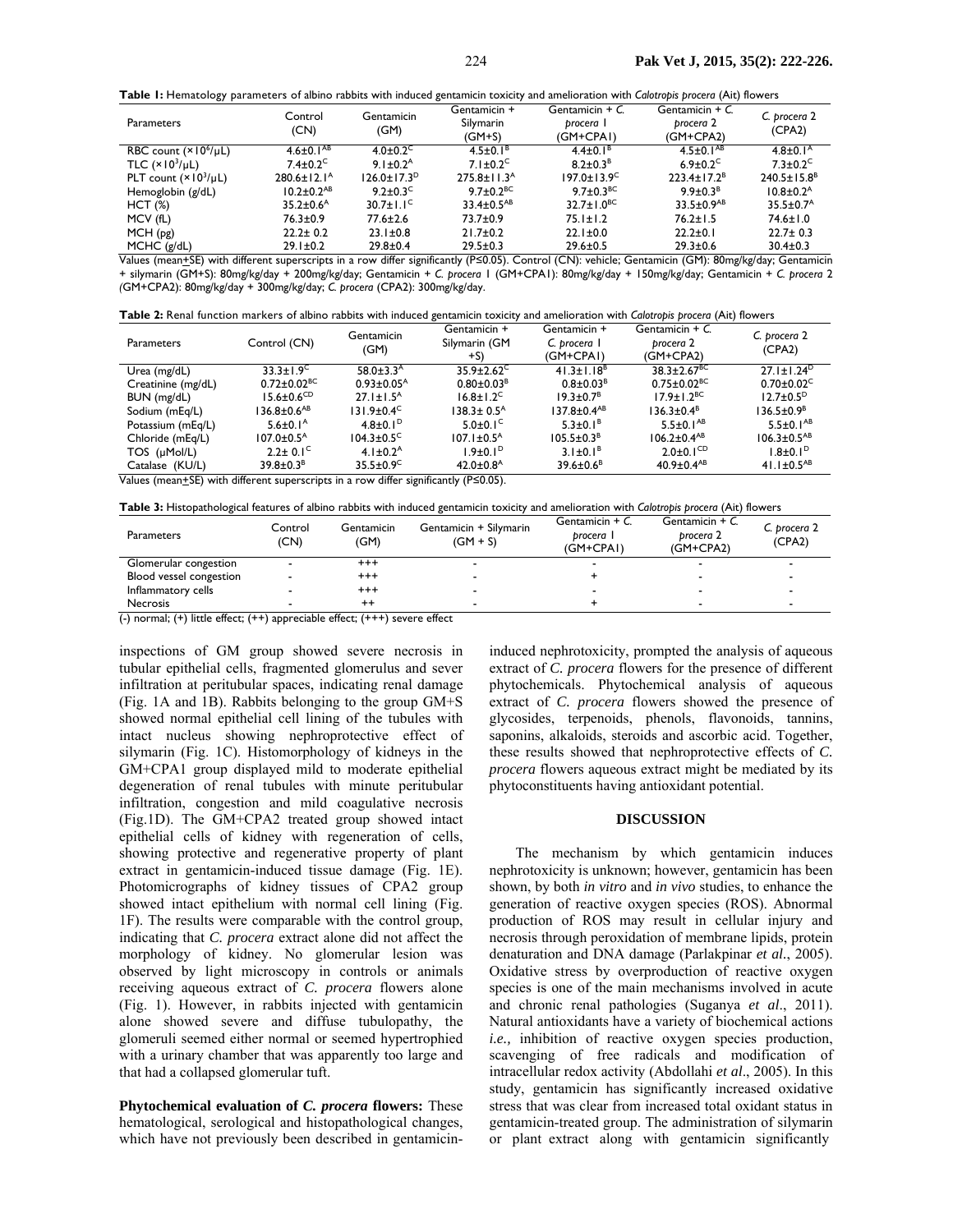

**Fig. 1:** Photomicrographs of kidney of rabbits after 15 days of treatment. Control group (A), gentamicin treated group (B), gentamicin + silymarin treated group (C), gentamicin + *C. procera* 1 low dose group (D), gentamicin + *C. procera* 2 high dose group (E), *C. procera* 2 alone high dose group (F). H & E; 40x.

reduced total oxidant status. The stimulating factors of gentamicin nephrotoxicity are increased level of hydrogen peroxide and hydroxyl radicals, and decreased amount of intracellular glutathione level (Parlakpinar *et al.,* 2005). The results showed the severe kidney damage by administration of gentamicin, most expected by ROS mediated mechanism as evident by decreased activity of catalase. The observed decrease in the level of catalase may be due to its increased utilization for scavenging gentamicin and/or oxygen derived radicals. The administration of aqueous extract of *C. procera* restored the catalase level to base line, indicating antioxidant activity of the plant extract.

Gentamicin caused a significant increase in creatinine and BUN. This result is in conformity with previous reports (Saleemi *et al*., 2009; Reddy *et al.*, 2012) attributing these changes to nephrotoxicity induced by gentamicin. The mechanism behind elevated serum urea and creatinine might be that the gentamicin increases the entry of  $Ca^{+2}$  in the mesangial cells leading to reduced glomerular filtration rate (Stojiljkovic *et al*., 2008). There is an inverse relationship between the quantity of urea absorbed and the rate of tubular urine flow (Kaneko *et al*., 2008). This mechanism may clarify the increase in BUN in the present study. The administration of graded doses of *C. procera* reduced the levels of raised serum urea and creatinine in a dose-dependent manner suggesting that the contents of *C. procera* protected the integrity of kidney tissue.

Gentamicin administration is associated with severe necrosis, desquamation in proximal tubules and dysfunction of co-transport systems and channels, leading to decrease absorption of electrolytes (Chen *et al*., 2009). The results of present study indicated that serum electrolytes *i.e.*, sodium, potassium and chloride levels were significantly reduced in gentamicin-treated animals. The decrease in electrolyte level may be due to increased wasting or reduced absorption of electrolytes resulting from kidney damage. The administration of plant extract restored electrolytes levels, indicating nephroprotective activity.

The gentamicin-induced contraction of glomeruli and the mesangial cells leads to reduction in ultrafiltration coefficient and the reduction in glomerular filtration. This would be a logical explanation of the given hemodynamic impairments as a main characteristic of toxic renal failure. Cell necrosis and increase in vasoconstrictor mediators, including increases in angiotensin-II, endothelin-I, thromboxane  $A_2$  and ROS, and decreases in vasodilator prostaglandins have also been proposed to explain gentamicin-induced vascular dysfunction (Kalaidjieva and Iliev, 2000). Hemodynamic disturbances may also be due to the tubular damage by gentamicin. The proximal kidney tubules are involved in erythropoietin production. The tubular damage resulted in decreased erythropoietin production, thus alters the basic hematological parameters (Kalaidjieva and Iliev, 2000). In the present study, the administration of gentamicin reduced hemoglobin, red blood cell count, packed cell volume and platelet count. The gentamicin-treated animals also exhibited higher total leukocyte count and increased erythrocyte sedimentation rate as compared to control animals but there was no significant difference observed in MCV, MCHC and MCH indices among control and experimental groups.

Plants are a rich source of natural antioxidants (Nandave *et al*., 2009). Phytochemical constituents of *C. procera* are responsible for its antioxidant and free radical scavenging activity (Moustafa *et al*., 2010). In the present study, phytochemical investigation of *C. procera* revealed the presence of glycosides, terpenoids, phenols, flavonoids, tannins, saponins, alkaloids, steroids and ascorbic acid. The potential antioxidant properties of this plant might probably due to the active hydrogen donor ability of hydroxylated substitution of calotropogenin, calotropin and calotoxin. Similarly, high molecular weight isolated compounds and the proximity of many aromatic rings of coroglaucegenin, glucofrugoside, calotroposide A and B could be more important for the free radical scavenging activity of this plant extract. These bioactive compounds of *C. procera* might give the possible explanation about this plant to act as reactive oxygen species scavengers.

The present study indicates that administration of gentamicin results in kidney damage, which is counteracted by co-administration of plant extract, showing nephroprotective activity. It has been shown that polyphenolic compounds prevent nephrotoxicity induced by oxidative stress (Wongmekiat *et al*., 2008). The majority of phytochemicals found in *C. procera* are polyphenolic compounds. Based on the above literature, it is proposed that the phytochemical constituents in *C. procera* might be responsible for its antioxidant activity and protective effects in gentamicin-induced nephrotoxicity. However, additional studies are necessary to explore other possible mechanisms.

**Conclusion:** The antioxidant activity of the aqueous extract of the flowers of *Calotropis procera* through the scavenging of free radicals presented as total oxidant status and catalase activity has been demonstrated. The extract showed a more significant effect on total oxidant